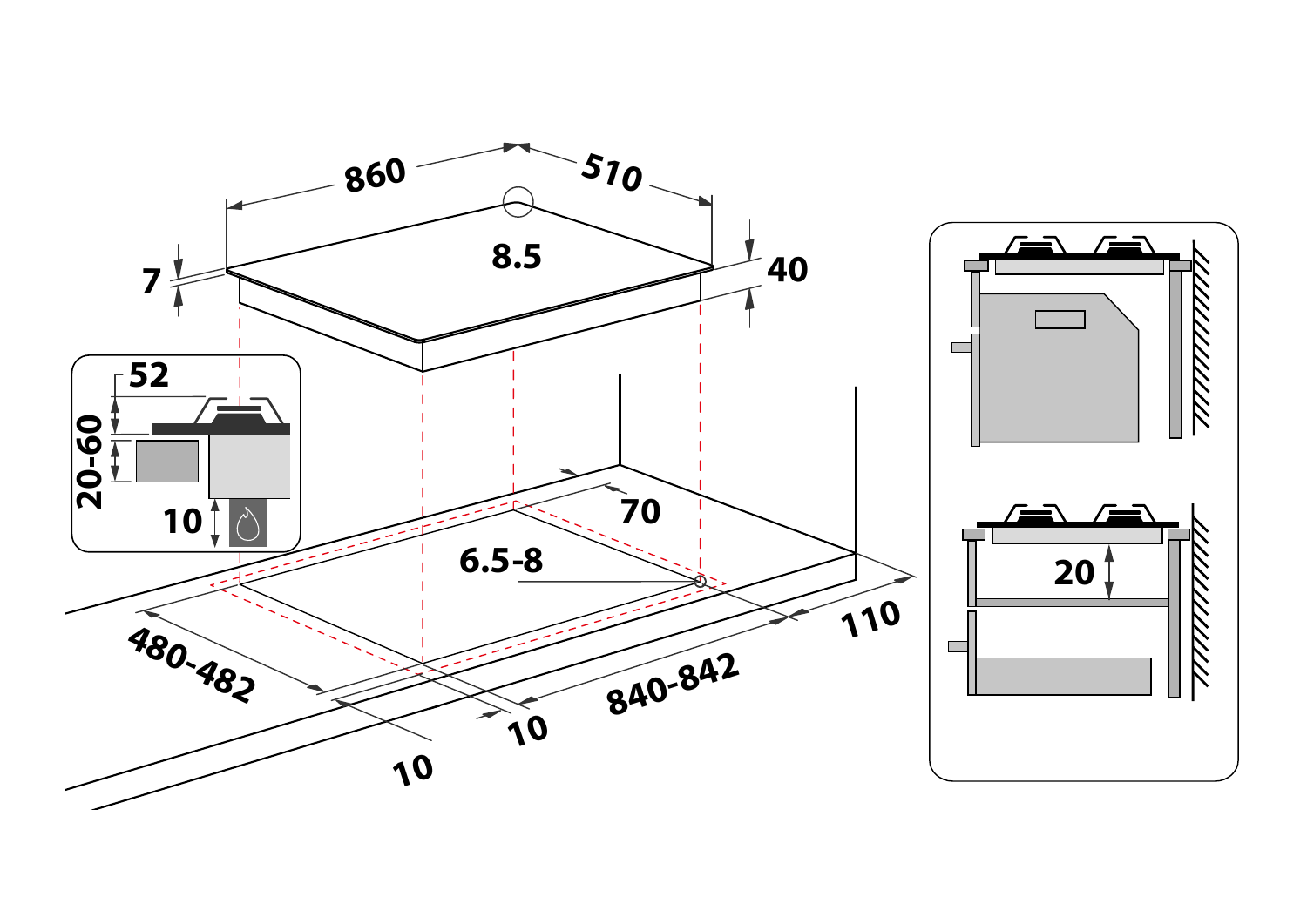## **GMA 9522/IX 12NC/Fx: 859991031820 GTIN (EAN) code:**

# **8003437829123**

## **DIMENSION MEASURE**

| <b>APPLIANCE</b>                                                           |                 |    |
|----------------------------------------------------------------------------|-----------------|----|
| Product width                                                              | 860             | mm |
| Product depth                                                              | 510             | mm |
| Radius of product corner                                                   | 8.5             | mm |
| Product height (MAX protrusion from the worktop)                           | 52              | mm |
| Underneath the bearing area of the appliance                               | 40              | mm |
| Distance between cut out and top frontal projection                        | 10              | mm |
| Distance between cut out and top lateral projection                        | 10              | mm |
| Plateau thickness                                                          | 7               | mm |
| Gas outlet positioning                                                     | Rear right      |    |
| Gas outlet X positioning                                                   | 35              | mm |
| Gas outlet Y positioning                                                   | 38              | mm |
| Power cable                                                                | With<br>product |    |
| Power cable positioning                                                    | Rear            |    |
| <b>CUT OUT</b>                                                             |                 |    |
| MIN front distance from cut-out to end worktop                             | 0               | mm |
| MIN rear distance from cut out to wall/furniture                           | 70              | mm |
| MIN lateral distance from cut out to wall/furniture                        | 110             | mm |
| MIN height from worktop to above furniture                                 | 420             | mm |
| MIN cut out width                                                          | 840             | mm |
| MAX cut out width                                                          | 842             | mm |
| MIN cut out depth                                                          | 480             | mm |
| MAX cut out depth                                                          | 482             | mm |
| MIN cut out radius                                                         | 6.5             | mm |
| MAX cut out radius                                                         | 8               | mm |
| <b>FLUSH INSTALLATION</b>                                                  |                 |    |
| Indicates whether a flush installation is possible. Default is "N"         | No              |    |
| MIN Milling rabbet width                                                   | 0               | mm |
| MAX Milling rabbet width                                                   | $\mathbf{0}$    | mm |
| MIN Milling rabbet depth                                                   | $\mathbf 0$     | mm |
| MAX Milling rabbet depth                                                   | $\mathbf{0}$    | mm |
| Milling rabbet thickness                                                   | 0               | mm |
| Radius milling rabbet                                                      | $\mathbf{0}$    | mm |
| Flush installation KIT (2)                                                 | N/A             |    |
| Indicates the minum worktop thickness with standard installation for gas   | 20              | mm |
| Indicates the maximum worktop thickness with standard installation for gas | 60              | mm |
| Indicates the minum worktop thickness with flush installation for gas      | 0               | mm |
| Indicates the maximum worktop thickness with flush installation for gas    | 0               | mm |
| <b>WITH OVEN</b>                                                           |                 |    |
| Indicates whether the cooktop can be installed above oven. Default is "Y"  | Yes             |    |
| MIN worktop thickness with oven                                            | $\mathbf{0}$    | mm |
| MAX worktop thickness with oven                                            | $\mathbf{0}$    | mm |

| <b>DIMENSION</b>                                                                                                       | <b>MEASURE</b>  |                 |
|------------------------------------------------------------------------------------------------------------------------|-----------------|-----------------|
| Indicates whether a protection tray against heat or contact is needed with oven. Default is "N"                        | No              |                 |
| Indicates whether a ventilation opening in the back side of cabinet is needed or not with oven.<br>Default is "Y"      | No              |                 |
| Indicates the position of the opening in the back side of the cabinet with oven                                        | N/A             |                 |
| MIN Width of rear opening required with oven                                                                           | 0               | mm              |
| MIN Depth of rear opening required with oven.                                                                          | 0               | mm              |
| MIN AREA of rear opening required with oven                                                                            | $\mathbf{0}$    | $\rm cm^2$      |
| MIN distance from cabinet to rear wall, with oven                                                                      | 0               | mm              |
| Indicates whether a ventilation opening in the top front side of cabinet is needed or not with<br>oven. Default is "N" | <b>No</b>       |                 |
| MIN Frontal gap required, with oven (2)                                                                                | 0               | mm              |
| MIN frontal opening area required with oven                                                                            | 0               | cm <sup>2</sup> |
| <b>WITH CABINET</b>                                                                                                    |                 |                 |
| MIN worktop thickness with cabinet                                                                                     | 0               | mm              |
| MAX worktop thickness with cabinet                                                                                     | 0               | mm              |
| Indicates whether a protection tray against heat or contact is needed. Default is "Y"                                  | Yes             |                 |
| MIN distance from bottom line of appliance to protection tray                                                          | 20              | mm              |
| Indicates whether a ventilation opening in the tray is needed or not with cabinet                                      | No              |                 |
| Recess dimension X                                                                                                     | $\mathbf{0}$    | mm              |
| Recess dimension Y                                                                                                     | 0               | mm              |
| Positioning dimension X by axis                                                                                        | 0               | mm              |
| Distance of the tray from the back panel/wall                                                                          | $\Omega$        | mm              |
| Indicates whether a divider is available                                                                               | N/A             |                 |
| Indicates whether a ventilation opening in the back side of cabinet is needed or not. Default is<br>"Y"                | No              |                 |
| Indicates the position of the opening in the back side of the cabinet.                                                 | N/A             |                 |
| MIN Width of rear opening of the cabinet                                                                               | 0               | mm              |
| MIN Depth of rear opening of the cabinet                                                                               | 0               | mm              |
| MIN AREA of rear opening of the cabinet                                                                                | $\mathbf 0$     | $\rm cm^2$      |
| MIN distance from cabinet to rear wall                                                                                 | 0               | mm              |
| Indicates whether a ventilation opening in the top front side of cabinet is needed or not. Default No<br>is "N"        |                 |                 |
| MIN Frontal gap of the cabinet                                                                                         | 0               | mm              |
| MIN frontal opening area of the cabinet                                                                                | $\Omega$        | cm <sup>2</sup> |
| <b>INSTALLATION SPACE</b>                                                                                              |                 |                 |
| Depth of immersion underneath the appliance                                                                            | 10              | mm              |
| Width protruding area below bottom box                                                                                 | 96              | mm              |
| Depth protruding area below bottom box                                                                                 | 78              | mm              |
| Protruding area: X positioning                                                                                         | 7               | mm              |
| Protruding area: Y positioning                                                                                         | 14              | mm              |
| <b>ACCESSORIES FOR INSTALLATION</b>                                                                                    |                 |                 |
| Gasket                                                                                                                 | Separate<br>KIT |                 |
| Clips                                                                                                                  | Separate        |                 |